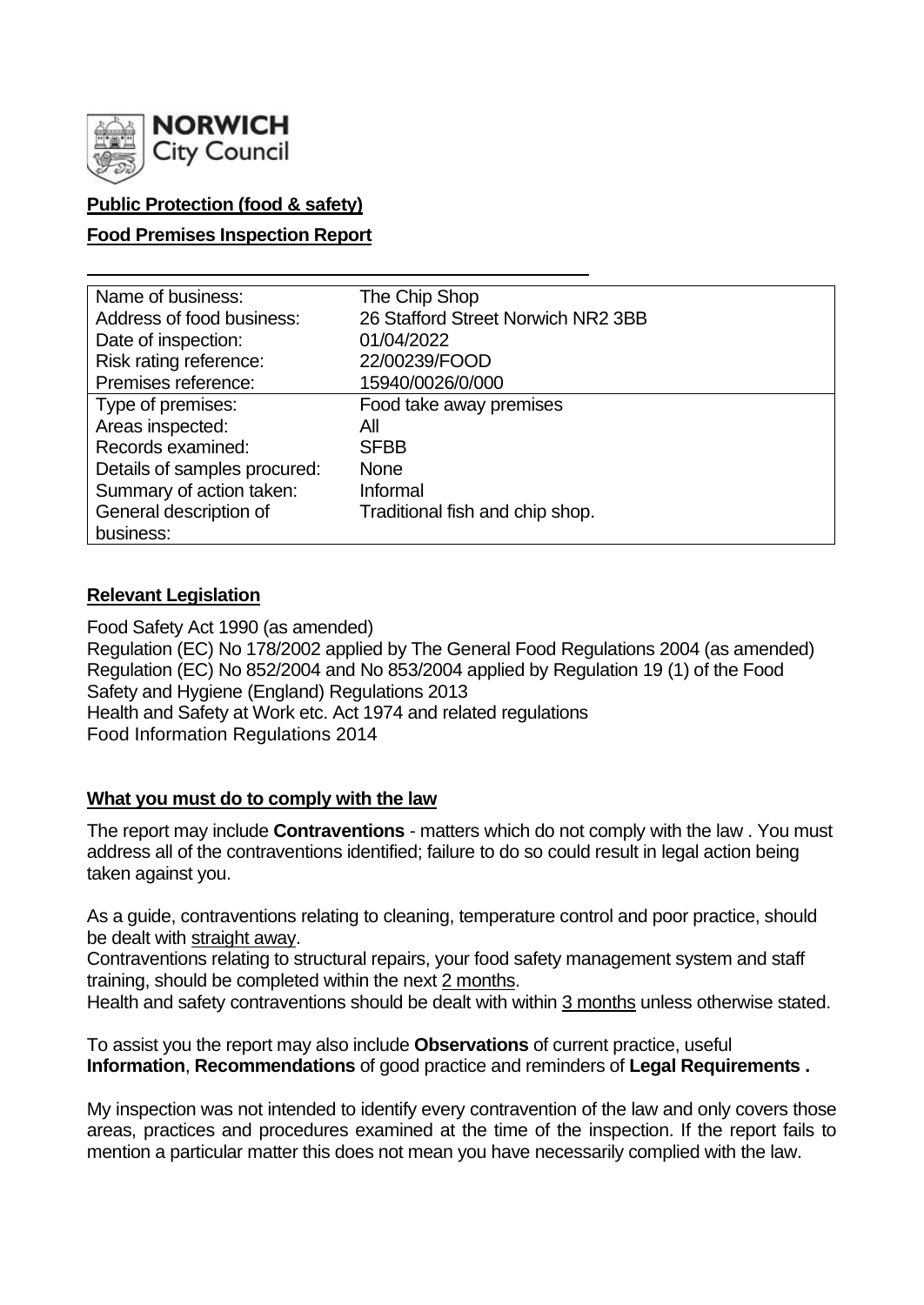# **FOOD SAFETY**

#### **How we calculate your Food Hygiene Rating:**

The food safety section has been divided into the three areas which you are scored against for the hygiene rating: 1. food hygiene and safety procedures, 2. structural requirements and 3. confidence in management/control procedures. Each section begins with a summary of what was observed and the score you have been given. Details of how these scores combine to produce your overall food hygiene rating are shown in the table.

| <b>Compliance Area</b>                     |          |    |           | <b>You Score</b> |           |    |           |    |          |  |
|--------------------------------------------|----------|----|-----------|------------------|-----------|----|-----------|----|----------|--|
| Food Hygiene and Safety                    |          |    |           | $\overline{0}$   | 5         | 10 | 15        | 20 | 25       |  |
| <b>Structure and Cleaning</b>              |          |    |           | $\overline{0}$   | 5         | 10 | 15        | 20 | 25       |  |
| Confidence in management & control systems |          |    |           | $\overline{0}$   | 5         | 10 | 15        | 20 | 30       |  |
|                                            |          |    |           |                  |           |    |           |    |          |  |
| <b>Your Total score</b>                    | $0 - 15$ | 20 | $25 - 30$ |                  | $35 - 40$ |    | $45 - 50$ |    | > 50     |  |
| <b>Your Worst score</b>                    | 5        | 10 | 10        |                  | 15        |    | 20        |    |          |  |
|                                            |          |    |           |                  |           |    |           |    |          |  |
| <b>Your Rating is</b>                      | 5        | 4  |           | 3                | 2         |    |           |    | $\Omega$ |  |

Your Food Hygiene Rating is 5 - a very good standard



## **1. Food Hygiene and Safety**

Food hygiene standards are high. You demonstrated a very good standard of compliance with legal requirements. You have safe food handling practices and procedures and all the necessary control measures to prevent cross-contamination are in place. Some minor contraventions require your attention. **(Score 5)**

#### Contamination risks

**Contravention** The following exposed food to the general risk of cross-contamination with bacteria or allergens or its physical contamination with dirt, foreign objects or chemicals:

• uncovered foods in fridges.

#### Hand-washing

**Contravention** The following indicated that hand-washing was not suitably managed:

• slow to produce hot water for hand washing at wash hands basin

## **2. Structure and Cleaning**